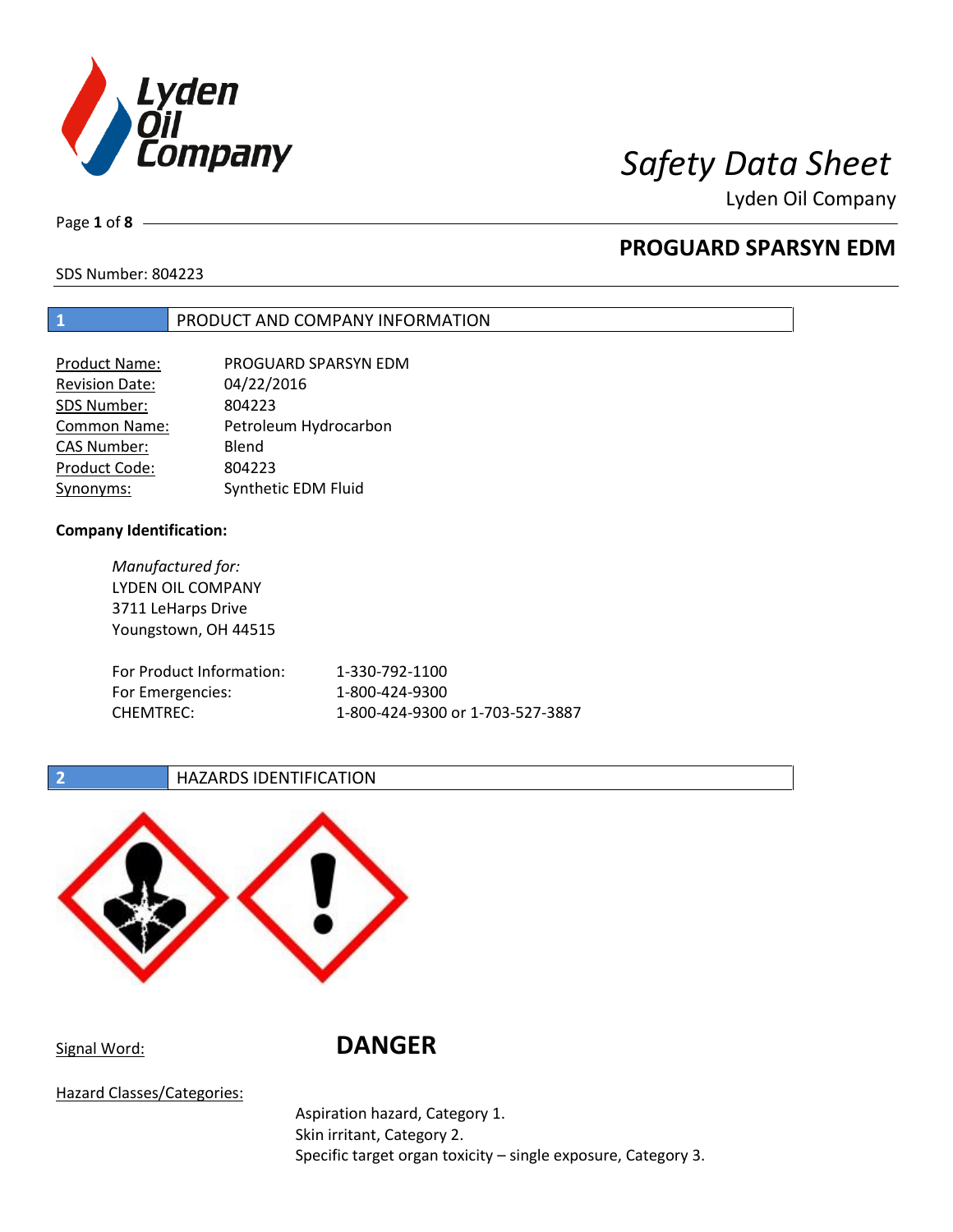

| Page 2 of $8 -$                 |                                                                       |
|---------------------------------|-----------------------------------------------------------------------|
|                                 | <b>PROGUARD SPARSYN EDM</b>                                           |
| <b>SDS Number: 804223</b>       |                                                                       |
| Hazard Statement(s):            |                                                                       |
|                                 | H304: May be fatal if swallowed and enters airways.                   |
|                                 | H315: Causes skin irritation.                                         |
|                                 | H336: May cause drowsiness or dizziness.                              |
| <b>Precaution Statement(s):</b> |                                                                       |
|                                 | P101: If medical advice is needed, have product container or label at |
|                                 | hand.                                                                 |
|                                 | P102: Keep out of reach of children.                                  |
|                                 | P103: Read label before use.                                          |
|                                 | P301+310: IF SWALLOWED: Immediately call a POISON                     |
|                                 | CENTER/doctor. Do not induce vomiting.                                |
|                                 | P304+340: IF INHALED: Remove person to fresh air and keep             |
|                                 | comfortable for breathing.                                            |
|                                 | P302+352: IF ON SKIN: Wash with plenty of soap and water.             |
|                                 | P361+364: Take off immediately all contaminated clothing and wash     |
|                                 | it before reuse.                                                      |
|                                 | P261: Avoid breathing dust/fumes/gas/mist/vapors/spray.               |
|                                 | P501: Dispose of contents/container in accordance with                |
|                                 | local/regional/national/international regulation.                     |
| Other Hazard Statement(s):      |                                                                       |
|                                 | -NFPA Ratings:                                                        |
|                                 | Health = $1$                                                          |
|                                 | Fire $= 1$                                                            |
|                                 | Reactivity = $0$                                                      |
|                                 |                                                                       |

# **3** COMPOSITION / INFORMATION ON INGREDIENTS

Ingredients:

*Mixture of the substances listed below with nonhazardous additions.*

| <b>Chemical Name</b>      | <b>CAS Number</b> | Percentage |
|---------------------------|-------------------|------------|
| Isoparaffinic Hydrocarbon | 64771-72-8        | >90        |

*\*Any concentration shown as a range is to protect confidentiality or is due to batch variation.*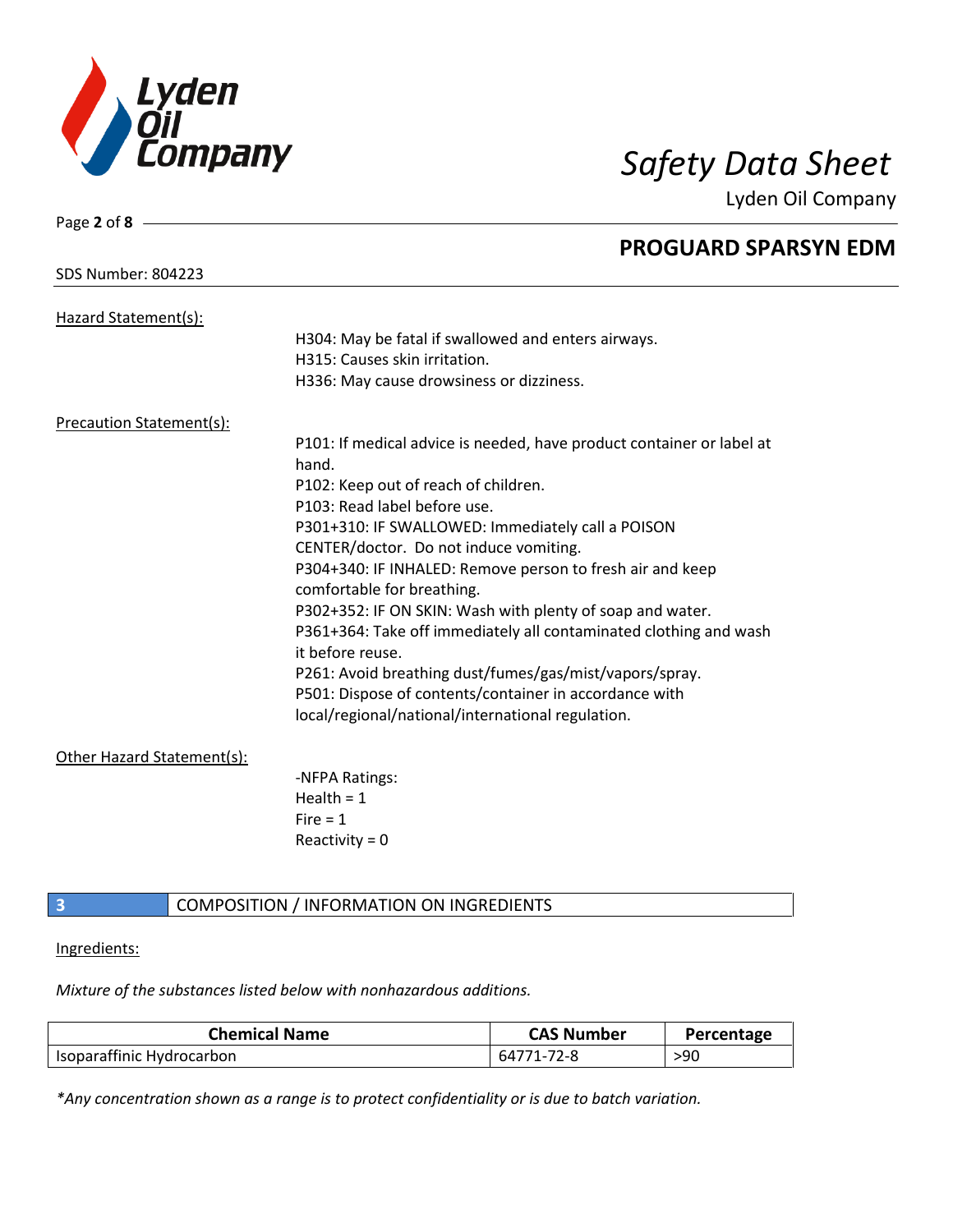

Lyden Oil Company

SDS Number: 804223

Page **3** of **8**

I

| 4                                  | FIRST AID MEASURES                                                                                                                                                                                                                                                                                         |  |
|------------------------------------|------------------------------------------------------------------------------------------------------------------------------------------------------------------------------------------------------------------------------------------------------------------------------------------------------------|--|
| Description of First Aid Measures: |                                                                                                                                                                                                                                                                                                            |  |
|                                    |                                                                                                                                                                                                                                                                                                            |  |
| Inhalation:                        |                                                                                                                                                                                                                                                                                                            |  |
|                                    | Remove victim to fresh air and keep at rest in a position comfortable<br>for breathing. If the victim has difficulty breathing or tightness of the<br>chest, is dizzy, vomiting or unresponsive, give oxygen with rescue<br>breathing or CPR as required and transport to the nearest medical<br>facility. |  |
| <b>Skin Contact:</b>               |                                                                                                                                                                                                                                                                                                            |  |
|                                    | Flush skin with water, wash with soap and water. Remove<br>contaminated clothing. Do not reuse clothing until cleaned. If material<br>is injected under the skin, transport to the nearest medical facility for<br>additional treatment.                                                                   |  |
| Eye Contact:                       |                                                                                                                                                                                                                                                                                                            |  |
|                                    | Flush eyes with running water for at least 15 minutes. If redness,<br>blurred vision or irritation persists, transport to nearest medical<br>facility for additional treatment.                                                                                                                            |  |
| Ingestion:                         |                                                                                                                                                                                                                                                                                                            |  |
|                                    | Do NOT induce vomiting and obtain medical attention. Have victim<br>rinse mouth out with water. If vomiting occurs spontaneously, keep<br>head below hips to prevent aspiration.                                                                                                                           |  |
|                                    |                                                                                                                                                                                                                                                                                                            |  |
|                                    | Symptoms and Effects, both acute and delayed:<br>No further relevent data available.                                                                                                                                                                                                                       |  |
|                                    |                                                                                                                                                                                                                                                                                                            |  |
| <b>Recommended Actions:</b>        |                                                                                                                                                                                                                                                                                                            |  |
|                                    | Treat symptomatically. Call a doctor or poison<br>control center for guidance.                                                                                                                                                                                                                             |  |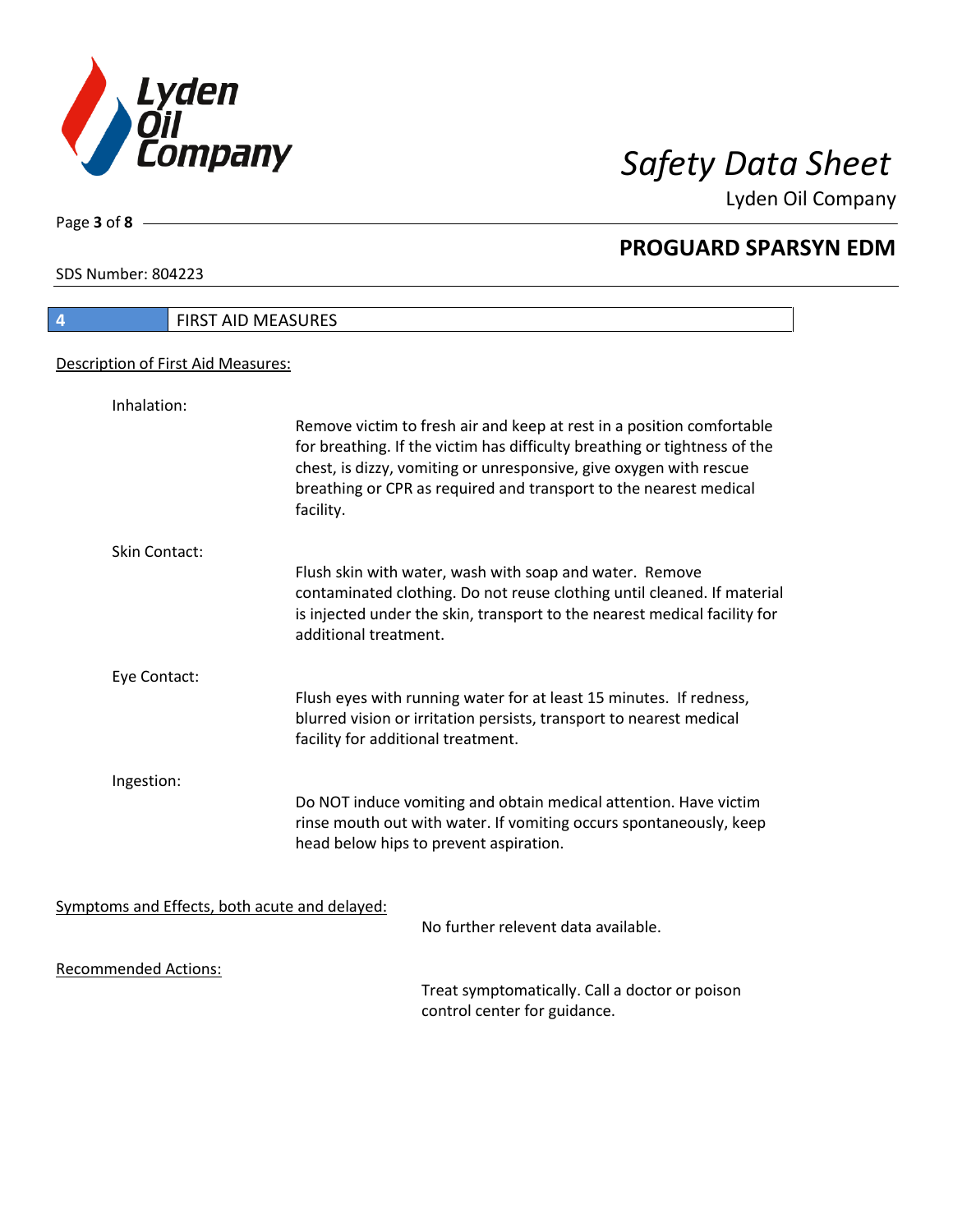

Lyden Oil Company

SDS Number: 804223

Page **4** of **8**

| <b>FIRE FIGHTING MEASURES</b><br>$\overline{\mathbf{5}}$ |                                                                                                                                                                                                                                                                                                                         |
|----------------------------------------------------------|-------------------------------------------------------------------------------------------------------------------------------------------------------------------------------------------------------------------------------------------------------------------------------------------------------------------------|
| Recommended Fire-Extinguishing Equipment:                | Use dry powder, foam, or carbon dioxide fire<br>extinguishers. Water may be ineffective in fighting<br>an oil fire unless used by experienced fire fighters.                                                                                                                                                            |
| Possible Hazards During a Fire:                          | Procedures for an oil fire should be followed.                                                                                                                                                                                                                                                                          |
| Recommendations to Firefighters:                         |                                                                                                                                                                                                                                                                                                                         |
|                                                          | Use self-contained breathing apparatus. Use foam<br>or dry chemical to extinguish fire. Water may be<br>used only to keep surrounding containers cool.<br>Firefighters should wear proper protective<br>equipment and self-contained breathing apparatus<br>with full face piece operated in positive pressure<br>mode. |
|                                                          |                                                                                                                                                                                                                                                                                                                         |
| 6<br><b>ACCIDENTAL RELEASE MEASURES</b>                  |                                                                                                                                                                                                                                                                                                                         |
| <b>Personal Precautions:</b>                             | Avoid eye contact. Avoid repeated or prolonged<br>skin contact.                                                                                                                                                                                                                                                         |
|                                                          | Personal protective equipment must be worn.<br>Avoid contact with skin, eyes or clothing. Keep<br>unprotected persons away.                                                                                                                                                                                             |
| <b>Emergency Procedures:</b>                             |                                                                                                                                                                                                                                                                                                                         |
|                                                          | Contain spilled material, collect in suitable and<br>properly labeled containers.                                                                                                                                                                                                                                       |
| <b>Environmental Precautions:</b>                        | Do not allow to reach sewage system or any water<br>course.<br>Do not allow to enter ground waters.                                                                                                                                                                                                                     |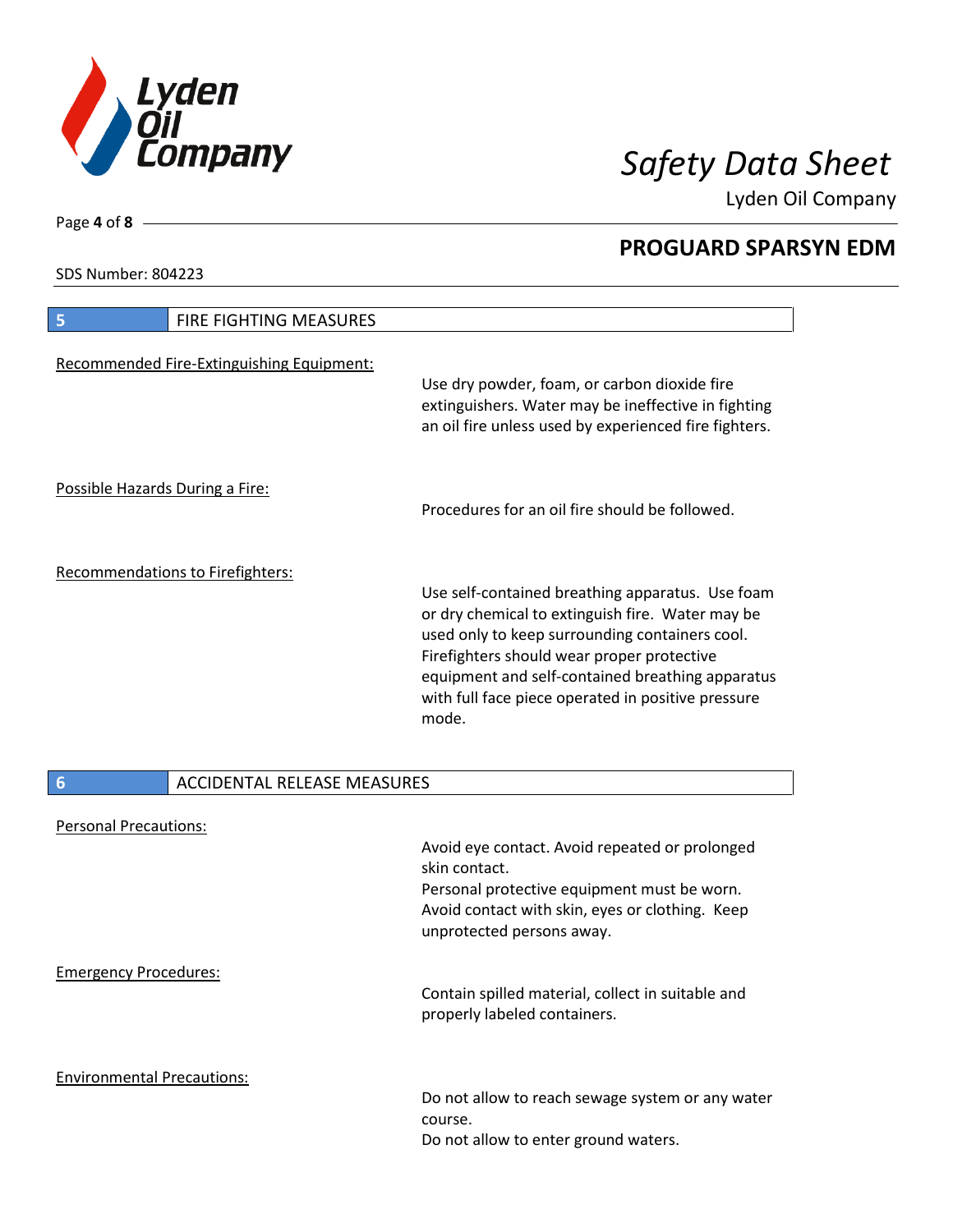

Lyden Oil Company

SDS Number: 804223

Page **5** of **8**

Cleanup Procedures:

Pick up excess with inert absorbant material.

| 7                            | <b>HANDLING AND STORAGE</b>                                                                                         |
|------------------------------|---------------------------------------------------------------------------------------------------------------------|
| <b>Handling Precautions:</b> | Handle with care and avoid spillage on the floor.<br>Do not cut, weld, drill, grind, braze, or solder<br>container. |
| <b>Storage Requirements:</b> | Keep container tightly sealed.<br>Keep away from sources of ignition.                                               |
| 8                            | EXPOSURE CONTROLS / PERSONAL PROTECTION                                                                             |
|                              |                                                                                                                     |

Exposure Limits:

-Isoparaffinic Hydrocarbon:

OSHA TWA  $-$  5mg/m<sup>3</sup> (oil mist)

Engineering Controls: All ventilation should be designed in accordance with OSHA standard (29 CFR 1910.94). Personal Protective Equipment: Keep away from foodstuffs, beverages, and feed. Immediately remove all soiled and contaminated clothing. Wash hands before breaks and at the end of work. Avoid contact with eyes and skin. Use safety glasses and gloves.

### **9** PHYSICAL AND CHEMICAL PROPERTIES

Physical State: Liquid

Color: Bright Green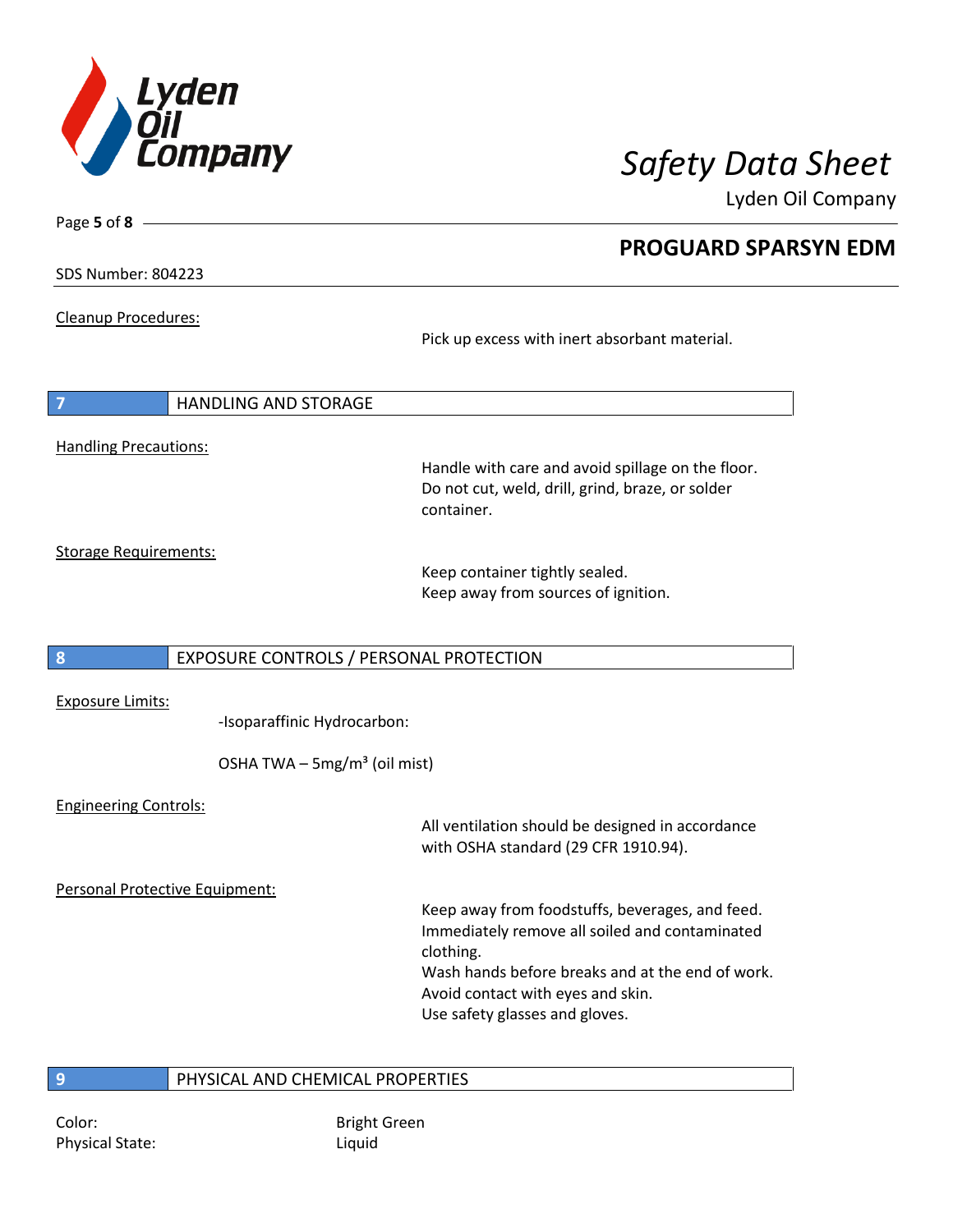

### SDS Number: 804223

Page **6** of **8**

| Odor:                         | Characteristic                               |
|-------------------------------|----------------------------------------------|
| Odor Threshold:               | Data not available                           |
| pH:                           | Data not available                           |
| <b>Melting Point:</b>         | Data not available                           |
| <b>Boiling Point:</b>         | $>350^\circ$ F                               |
| <b>Boiling Range:</b>         | Data not available                           |
| Flash Point:                  | $235^\circ$ F                                |
| <b>Evaporation Rate:</b>      | $<$ 1                                        |
| Flammability:                 | Data not available                           |
| <b>Flammability Limits:</b>   | Data not available                           |
| Vapor Pressure:               | Data not available                           |
| Vapor Density:                | Data not available                           |
| <b>Relative Density:</b>      | 0.7822                                       |
| Solubilities:                 | Insoluble in water                           |
| <b>Partition Coefficient:</b> | Data not available                           |
| Auto-Ignition Temperature:    | Data not available                           |
| Decomposition Temperature:    | Data not available                           |
| Viscosity:                    | <14 mm <sup>2</sup> /sec (kinematic at 40°C) |

| 10                             | STABILITY AND REACTIVITY |                                                                  |
|--------------------------------|--------------------------|------------------------------------------------------------------|
| Stability:                     |                          | Stable under normal conditions.                                  |
| Reactivity:                    |                          | Not reactive under normal conditions.                            |
| Conditions to Avoid:           |                          | Extreme temperature, sparks, open flame, and<br>direct sunlight. |
| Hazardous Reactions:           |                          | No known hazardous reactions.                                    |
| <b>Incompatible Materials:</b> |                          | Strong oxidizers and strong reducing agents.                     |
| Decomposition Products:        |                          | Oxides of carbon, and hydrogen.                                  |

## **PROGUARD SPARSYN EDM**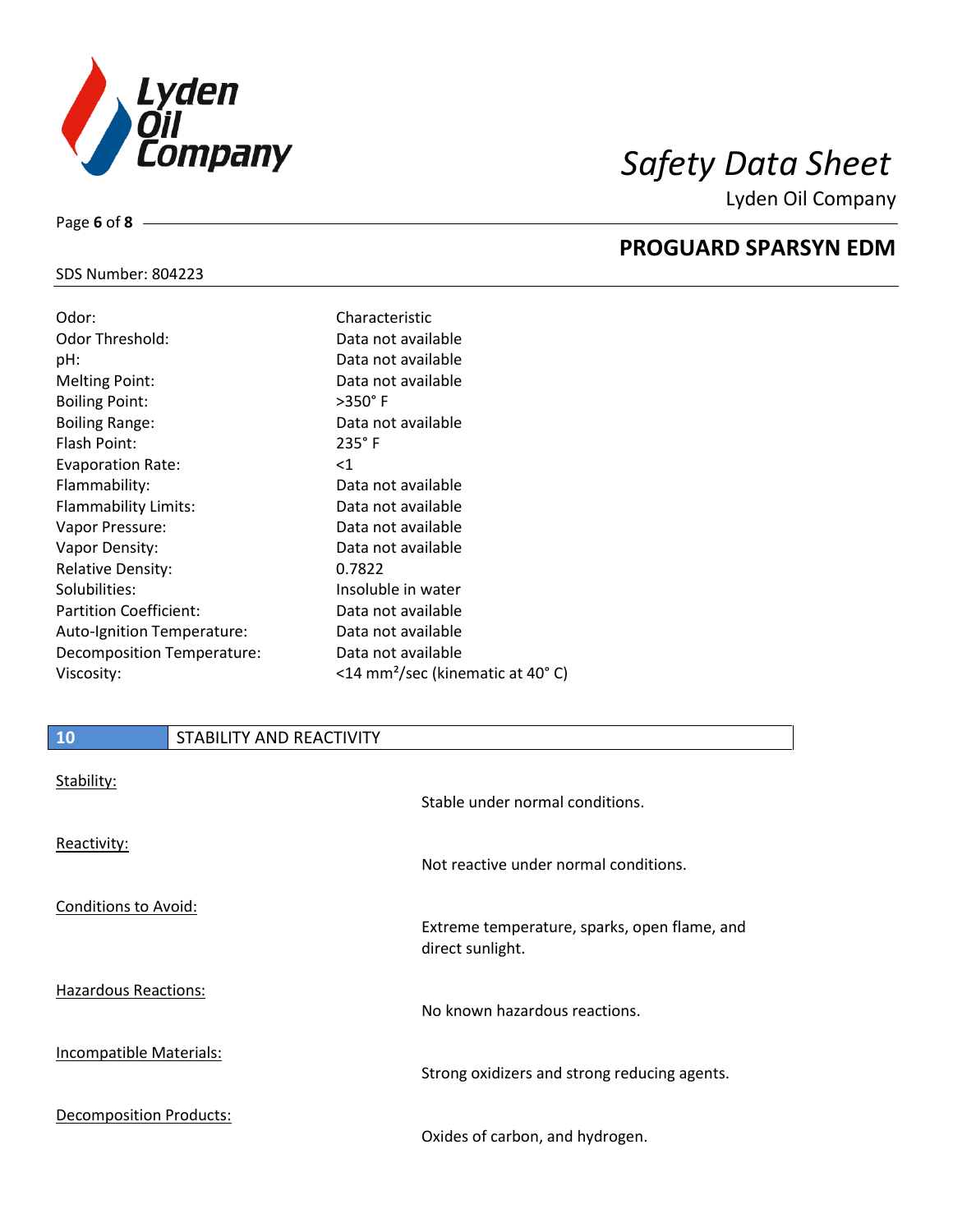

Lyden Oil Company

SDS Number: 804223

Page **7** of **8**

| <b>TOXICOLOGICAL INFORMATION</b><br><b>11</b>                                      |                                                                                                                                                                                                                                                                                               |
|------------------------------------------------------------------------------------|-----------------------------------------------------------------------------------------------------------------------------------------------------------------------------------------------------------------------------------------------------------------------------------------------|
| Routes of Exposure:                                                                | Skin and eye contact are the primary routes of<br>exposure although exposure may occur following<br>accidental ingestion.                                                                                                                                                                     |
| <b>Exposure Effects:</b>                                                           |                                                                                                                                                                                                                                                                                               |
|                                                                                    | This mixture can cause irritation, redness to the<br>eyes. Prolonged and/or repeated skin contact may<br>cause irritation/dermatitis. May be fatal if<br>swallowed and enters airways. Aspiration hazard.<br>Mists and vapors may cause respiratory irritation<br>, drowsiness and dizziness. |
| <b>Measures of Toxicity:</b>                                                       | No test data available.                                                                                                                                                                                                                                                                       |
| Carcinogenic/Mutagenic Precautions:                                                | Non-carcinogenic and not expected to be<br>mutagentic.                                                                                                                                                                                                                                        |
| 12<br><b>ECOLOGICAL INFORMATION</b>                                                |                                                                                                                                                                                                                                                                                               |
| <b>Ecological Precautions:</b>                                                     | Avoid exposing to the environment.                                                                                                                                                                                                                                                            |
| <b>Ecological Effects:</b><br>No specific environmental or aquatic data available. |                                                                                                                                                                                                                                                                                               |
| DISPOSAL CONSIDERATIONS<br>13                                                      |                                                                                                                                                                                                                                                                                               |
| Disposal Methods:                                                                  | Dispose of waste material in accordance with all<br>local, state, and federal requirements.                                                                                                                                                                                                   |
| <b>Disposal Containers:</b>                                                        | Use properly approved container for disposal.                                                                                                                                                                                                                                                 |